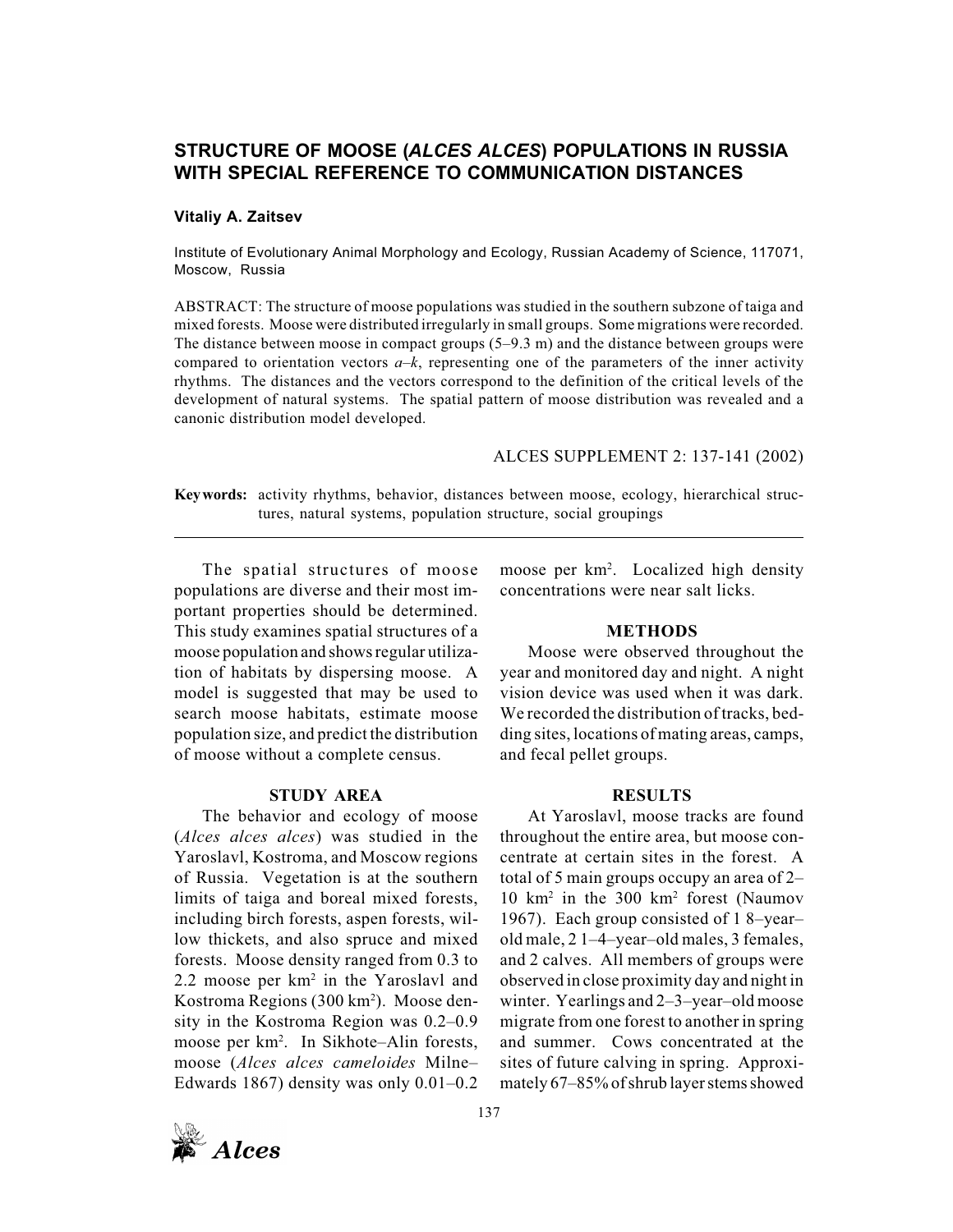evidence of browsing.

The distance between individuals in compact moose groups was 5 m ( $n = 24$ , range =  $3-12$  m) when other groups were present and 9.3 m ( $n = 8$ ) when other groups were absent in December and January. In meadows and shrub vegetation, the distance between compact groups was 25.7 m  $(n = 80, \text{ range} = 10-50 \text{ m})$ . The distance between compact groups was  $150 - 400$  m in winter, with a maximum distance of 1600 m ( $\overline{X}$  = 700 m, n = 7). Compact groups are close enough to quickly find one another. I refer to this distance as the distance of sensory detection  $(M)$ . In spring and summer the distance between moose which are members of a group is similar to the distance between groups (Fig. 1).

Communication distances  $(A, K)$  were compared to the orientation vectors, whose system  $(a, R -$  behavioral system) was previously known (Zaitsev 1991) from work with musk deer (Moschus moschiferus L.). The *a*-vectors represent orientation to close landmarks such as high forage densities or sites where obstacles are overcome. For moose,  $a$ -vectors when snow is present are equal to  $11.3 \pm 0.81$  m ( $n = 37$ , C.V. = 44%) and in summer *a*-vectors are  $8 \pm 0.62$ m ( $n = 37$ , C.V. = 17%). The difference

 $(0.01 > P > 0.1)$  coincides with changes in the distance between groups in winter and summer. The v-vectors are directed to landmarks at a medium distance such as groups of camps (summer and winter) or bedding sites. The v-vectors in summer are 51.7 m ( $n = 10$ , range = 29–87 m). The  $k$ vectors represent orientation to farther landmarks such as relief features and neighboring plots that are  $200 - 1,500$  m away.

All the vectors communicate by continuous passages. Since  $a$ ,  $k$  is a behavioral system, changes in the direction of movement are also observed in the stimuli causing orientation in movement. These changes are reflected in the inner activity rhythm as adapted to the main structural elements of the environment.

The rhythm of movement is set up by an alternation of distances between trees, accumulation of food, and the relief structure. Communication distances increase  $5 - 15$ times from distances between trees to relief structure. Orientation vectors increase 5 -12 times, which is characteristic of the critical levels of development of a natural system (Zhirmunsky and Kuzmin 1990). The mean values of  $X$  of the vectors and communication distances mark the waves of a general adaptive rhythm of alternation



Fig. 1. Disposition of moose in relation to one another and communication distances  $A$ ,  $M$ ,  $K$  (II). A -individual distance;  $M$ -distance of direct sensory contacts;  $K$ -distance of communication corresponding to vector  $k$  of orientation;  $R$  – assembly site.

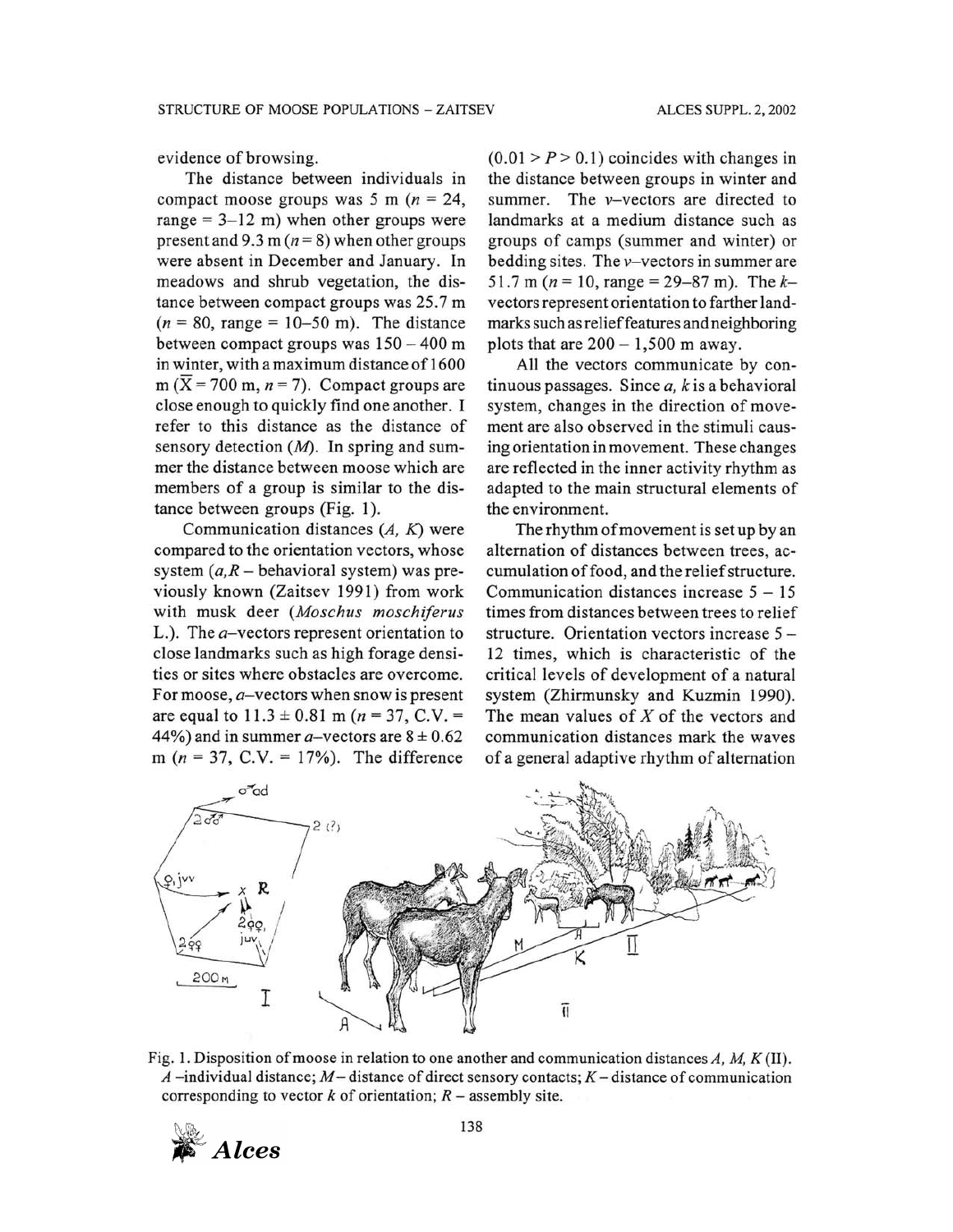of various behaviors and orientations (Fig. 2), which are the cells of quantum space. The size of cells is determined by the formula:  $S_r = Gx|v_1^2$ , where v is an orientation vector,  $x$  is an asymmetry coefficient, and  $G_a = 28-271$  m<sup>2</sup>,  $G_m = 1.6 \times 10^{-4} - 2 \times 10^{-3}$ <br>km<sup>2</sup>, and  $G_k = 7.1 \times 10^{-3} - 1.54$  km<sup>2</sup>.

The  $G<sub>k</sub>$  cells are commensurate with the size of the home range that moose occupy under different conditions (Heptner and Nasimovitch 1967, Filonov 1983). The vector  $k$  of the  $G_k$  cell being of sufficient length, the  $G_k$  cells are comparable to the size of the

"yards" (Knorre 1959, Yazan 1961) that must be occupied by a group of moose.

The distribution of individuals and groupings followed a specific pattern. Moose occupied constant or temporary sites around the central part of the grouping (Fig. 3). Around an individual or a group situated in the center of an area at the distances of  $m$ and  $k$ -vectors, there were  $4 - 6$  other individuals or groups at a density of 0.8-1.2 moose per km<sup>2</sup>. Adult males occupied the central place of the grouping or remained at some distance from the other members of



Fig. 2. Statistical waves of distances and veetors of moose orientation.  $P$  – percentage of observations of distances;  $D$  – distance (km). V–mean values; 1 – distance; 2 – orientation vector.



Fig. 3. Distribution of bedding and group sites in the home range of a group.

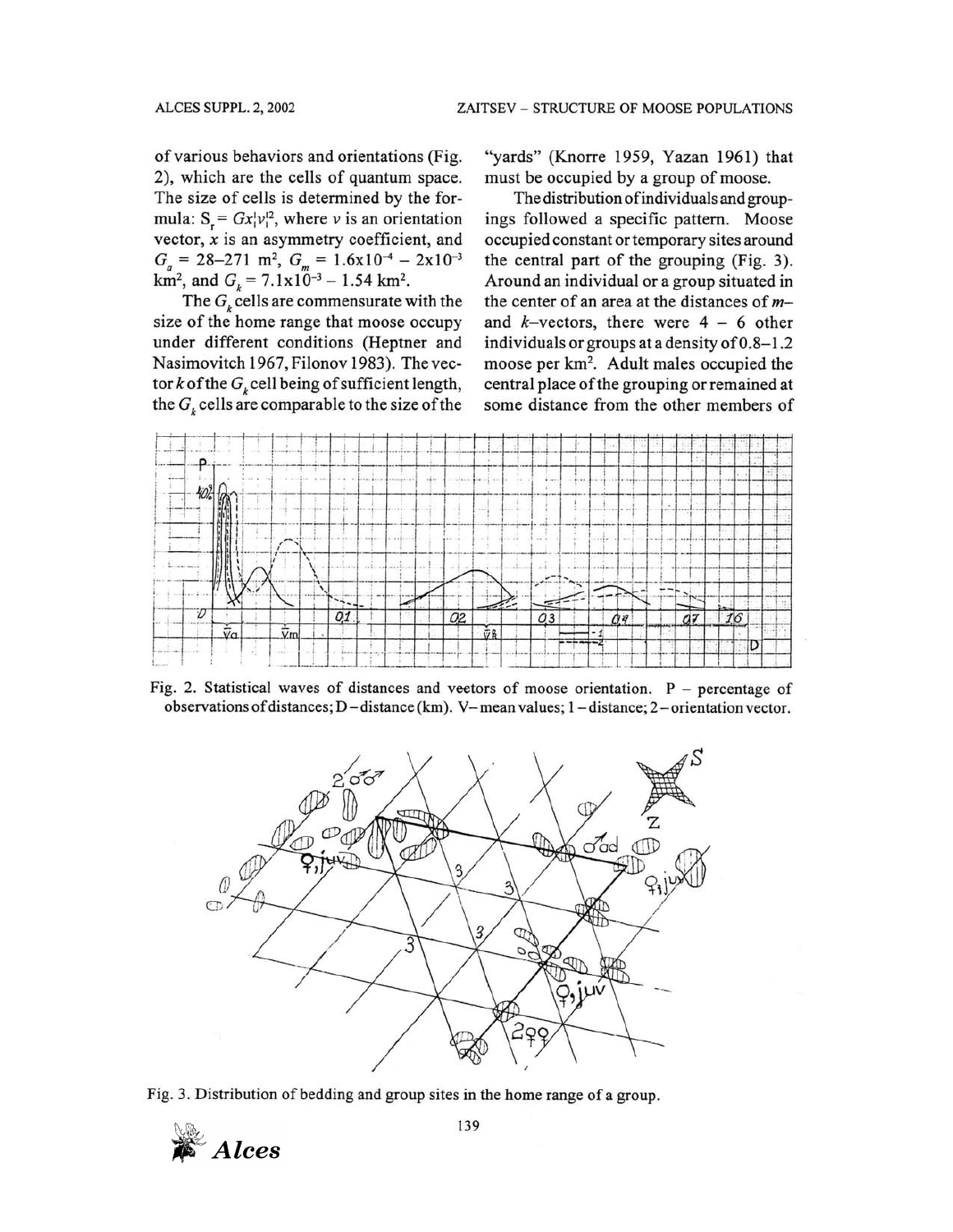the group. The angle between the direction to closest neighbors varied from  $32 - 100^{\circ}$  $(X=63)$ . This population structure reflects the intention of the animals to resume contacts with one another. The distribution of the bedding sites, camps, and moose is characterized by triangles with home ranges that are fairly homogeneous in structure. The geometrical properties are retained at different population densities.

A canonic model of the structure of a moose population was developed (Fig. 4) and tested for various densities of moose populations. Choosing the respective direction, we invariably found either moose themselves or a concentration of their tracks or signs of their activity in appropriate home ranges at a distance of  $m-$  and  $k$ -vectors. Deviations from the model's predictions increase when the moose have no contacts among themselves for a long time.

### **CONCLUSION**

The heterogeneity of the distribution of moose is determined by the mosaic dispersal of critical factors, representing a population structure property. Small groupings are formed by animals that have frequent contacts with one another in a small area  $(2-10 \text{ km}^2)$ . The small area is used constantly with respect to the succession of forest coenoses.

The spatial structure of the population, distances between the individuals, and the system of orientation vectors have a single basis in behavior (activity rhythm) adapted to some critical features of the environment, coenosis structure, relief, and social properties. The elucidation of the hierarchical discrete structures in the utilization of space is of primary importance for further structuring of space. A patterned use of habitat occurs due to the geometric pattern



Fig. 4. Spatial organization of a grouping in the web of vectors and communication distances. 1vector  $k_{max}$ , 2 – vector  $k_{min}$ , 3 – cells occupied by moose ranges. A and B – equations of community organization:  $A - an$  independent breeding grouping;  $B - a$  static organization of the group (spatial structure of the cell).  $N$  – unsuitable habitats.  $W$  – winter habitats.